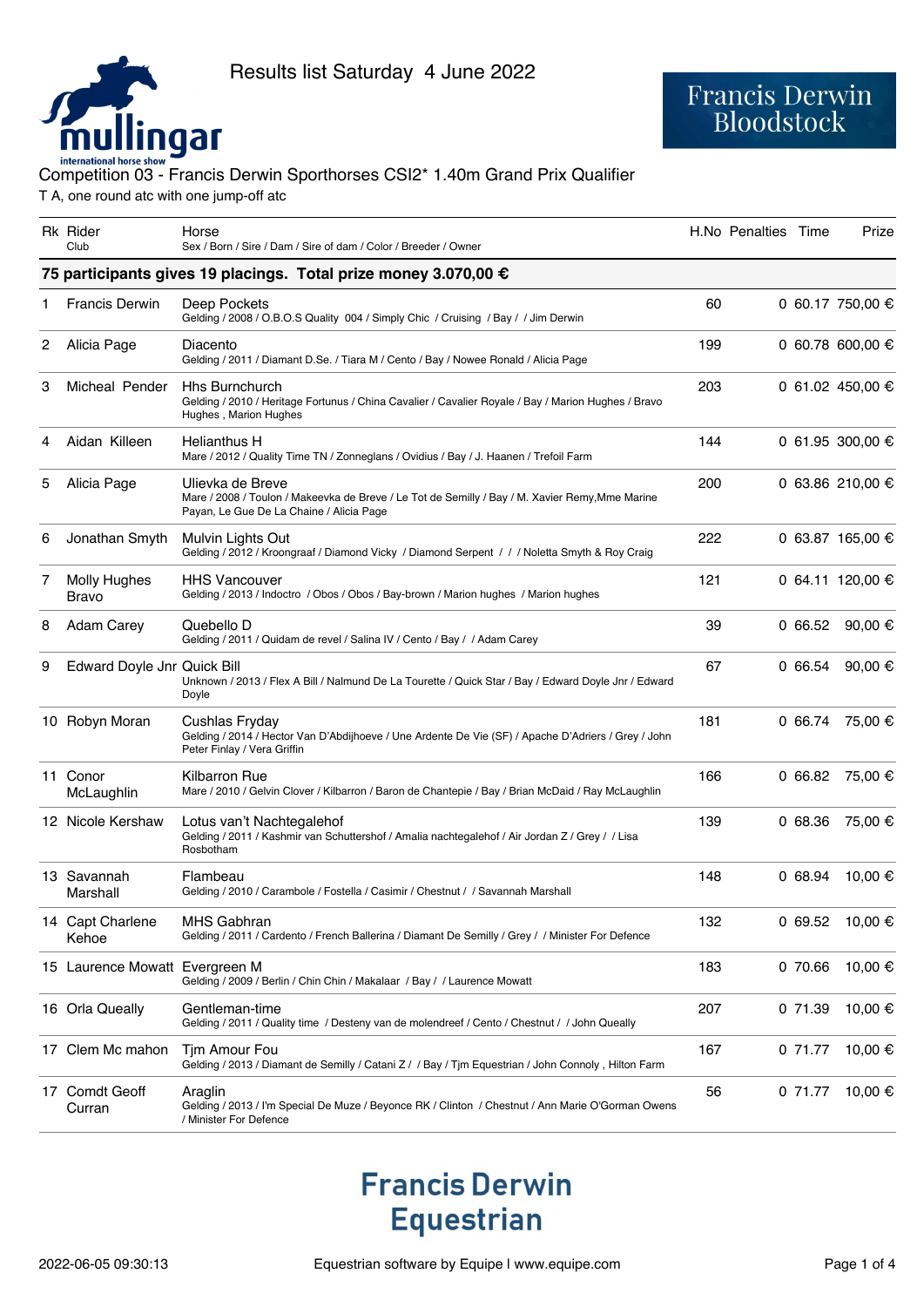

### international horse show<br>Competition 03 - Francis Derwin Sporthorses CSI2\* 1.40m Grand Prix Qualifier T A, one round atc with one jump-off atc

| <b>Rk Rider</b><br>Club | Horse<br>Sex / Born / Sire / Dam / Sire of dam / Color / Breeder / Owner                                                                     |     | H.No Penalties Time |         | Prize   |
|-------------------------|----------------------------------------------------------------------------------------------------------------------------------------------|-----|---------------------|---------|---------|
| 19 Tim MacDonagh        | Hollypark Galloway<br>Gelding / 2010 / Castlelawn Galloway / Whitestown Diamond / Diamond Lad / / / Tim MacDonagh                            | 146 |                     | 071.93  | 10,00 € |
| 20 John Mulligan        | Creevagh Special<br>Mare / 2010 / Camiro De Haar / Creevagh Harlequin Lady / Harlequin Duu Carel / Bay / Ronnie<br>Hollinger / John Mulligan | 184 |                     | 0 72.09 |         |
| 21 Annabel Francis      | Ivan<br>Gelding / 2013 / Namelus R / Karla / Damiro / Bay / / Deborah Francis                                                                | 87  |                     | 072.48  |         |
| 22 Abigail Boland       | Quentin K<br>Gelding / 2011 / Quaid I / Egina / Escudo II / / / Mary Boland                                                                  | 18  |                     | 073.21  |         |
| 23 Paul Beecher         | Glamstone<br>Gelding / 2011 / Berlin / Zinedine / Sydney / Grey / / Seryna Van Keulen                                                        | 10  |                     | 0 74.35 |         |
| 24 Elaine O'Neill       | Olympic GL FVD<br>Gelding / 2014 / Galisco Van Paemel / Glammer Girl HFD / Bengale / / / Keith Ennis                                         | 191 |                     | 0 75.94 |         |
| 25 Logan Massie         | Bravado Ego Z<br>Stallion / 2009 / Balougran / Cresida Ego Z / Carthago Z / Chestnut / Linda Mayer / Sue Holden, Fiona<br>Hall, Logan Massie | 149 |                     | 0 75.98 |         |
| 26 Shane Goggins        | <b>Hot Shot Musterd</b><br>Stallion / 2012 / Spartacus / Daliante M / / Grey / / Niall Mullins                                               | 97  |                     | 3 81.14 |         |
| 27 Damien Griffin       | Hollywood<br>Mare / 2012 / Zirocco Blue VDL / Ummelin / Phin Phin / Grey / / Breda Carroll                                                   | 103 |                     | 3 81.99 |         |
| 28 Lee Carey            | Kan Cruise<br>Gelding / 2013 / Kannan / Ms Cruise / Cruising / / / Leo Carey                                                                 | 40  |                     | 4 62.11 |         |
| 29 Ciaran Foley         | Kingsborough Verdiva<br>Mare / 2010 / Verdi / Macushla Roller / / Bay / Cliodhna Carroll / Thomas Foley                                      | 83  |                     | 4 62.31 |         |
| 30 Francis Derwin       | Killerisk Can Ya<br>Gelding / 2012 / Can ya Makan / R Umonia 14 / Mermus R / Bay / Maura Counihan / Francis Derwin                           | 61  |                     | 4 64.72 |         |
| 31 Alicia Page          | <b>Hillcoote Border Fox</b><br>Stallion / 2013 / Pacino / Corraghoe Cruise / / Bay / Alan Higgins / Brian O'Malley                           | 198 |                     | 4 64.82 |         |
| 32 Lt James Whyte       | Hawthorn Hill<br>Gelding / 2012 / Cardento / Tummery Limelight / Limmerick / Grey / Jerry Quinn / Minister For Defence                       | 231 |                     | 4 66.42 |         |
| 33 Micheal Pender       | <b>Nando Quality</b><br>Gelding / 2013 / Montender / Havanna de La Vie / / Bay / Quality Stud / Michael Pender, Quality Stud                 | 202 |                     | 4 66.76 |         |
| 34 Anthony O<br>Regan   | Holmoak Koln<br>Mare / 2010 / Clinton 2 / Calido Girl / Calido / Grey / / Jackie Moloney                                                     | 194 |                     | 4 67.10 |         |
| 35 James Brennan        | Mhs Jersey Girl<br>Mare / 2011 / Cardento 933 / Mhs Prime Time / Quidam Junior / Grey / Sinead Byrne / Sinead Brennan                        | 26  |                     | 4 67.83 |         |
| 36 John Floody          | <b>HTS Carnabreagha</b><br>Gelding / 2013 / Sir Shutterfly / Ballybunion Aldaltus / / / / Clare Craig                                        | 82  |                     | 4 67.86 |         |
| 37 Ronan Costello       | Altivo<br>Gelding / 2011 / VDI ARKANSAS / Hill sky / CLOVER HILL / Chestnut / Conor o Brien / Grainne<br>Costello                            | 54  |                     | 4 68.35 |         |
| 38 Ausra Clarke         | Janco-V<br>Gelding / 2014 / Dakar VDL / Dakarla-V / Zirocco Blue VDL / Bay / / Gregory Clarke                                                | 48  |                     | 4 68.58 |         |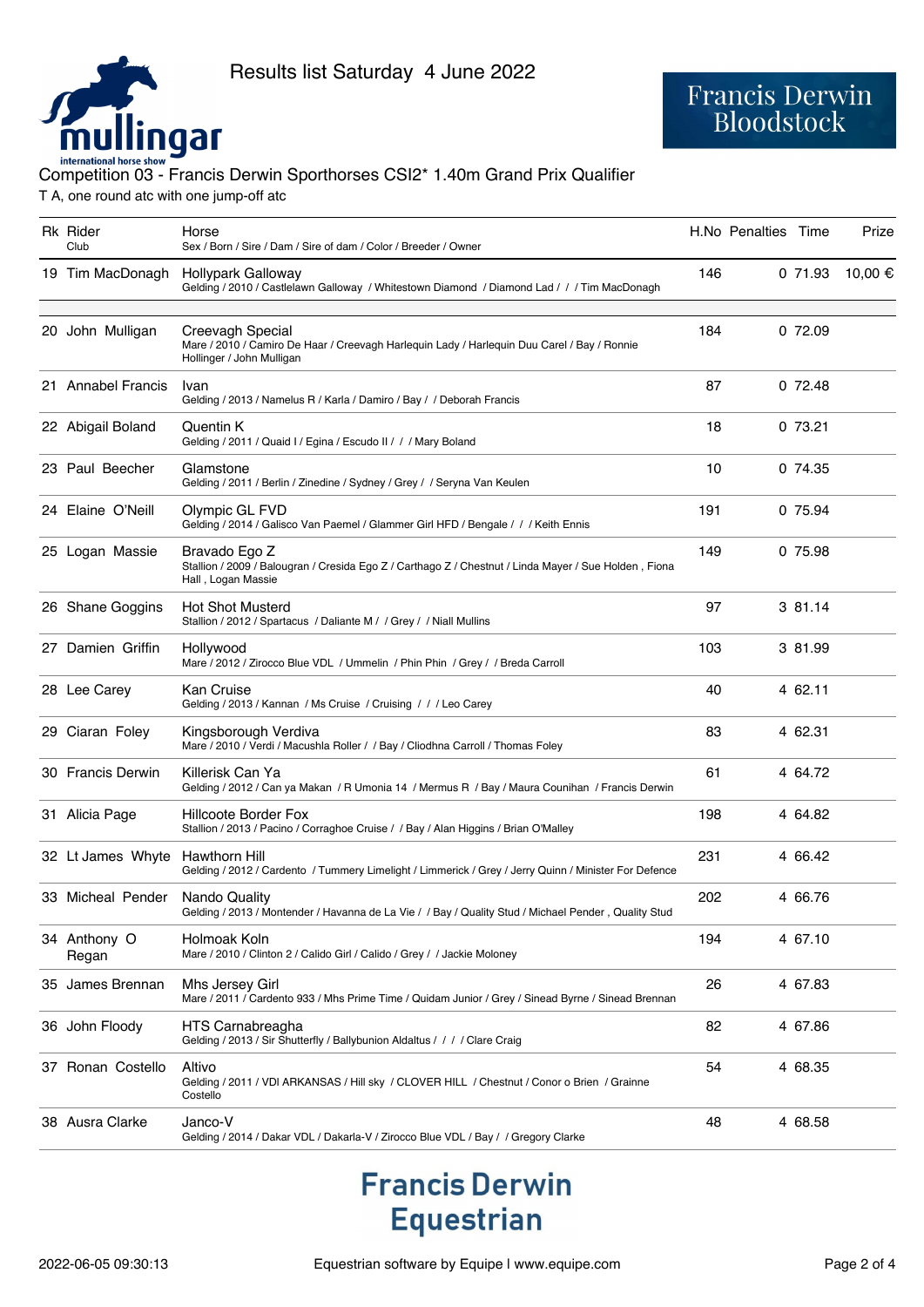

### international horse show<br>Competition 03 - Francis Derwin Sporthorses CSI2\* 1.40m Grand Prix Qualifier T A, one round atc with one jump-off atc

| Rk Rider<br>Club                   | Horse<br>Sex / Born / Sire / Dam / Sire of dam / Color / Breeder / Owner                                                                                  |     | H.No Penalties Time |         | Prize |
|------------------------------------|-----------------------------------------------------------------------------------------------------------------------------------------------------------|-----|---------------------|---------|-------|
| 39 Anthony O<br>Regan              | Feedback<br>Gelding / 2011 / First Selection / Rieke / Rilke / Chestnut / / Jackie Moloney                                                                | 193 |                     | 4 68.60 |       |
| 40 Capt Charlene<br>Kehoe          | Carnlea<br>Gelding / 2010 / Ars Vivendi / Wood Side / OlTopic Lux / Bay / / Minister For Defence                                                          | 133 |                     | 4 68.82 |       |
| 41 Marta Hughes-<br>Bravo          | <b>HHS Figero</b><br>Gelding / 2013 / Na / Na / Na / / / Na                                                                                               | 120 |                     | 4 69.80 |       |
| 42 Tom Keville                     | Chimav<br>Mare / 2009 / Careful / Stella / / / / Eugene Keville                                                                                           | 141 |                     | 4 71.29 |       |
| 43 Jackilynn Breslin               | Castlefield cass<br>Gelding / 2010 / Cassidee / La moette / / Black / / Jim O neill                                                                       | 27  |                     | 4 74.51 |       |
| 44 Emma McEntee                    | <b>TFM Blue</b><br>Mare / 2013 / Cheers Cassini / TULLIBARDS ASK BENNY / Cruising Micky Finn / Grey / DEIRDRE<br>MCGUCKIAN / John Hoyne                   | 155 |                     | 4 74.63 |       |
| 45 Paul Beecher                    | <b>Svs Sensation</b><br>Mare / 2014 / Emerald / Beauty van de Panneberg HO / / Bay / Brian Hutchinson / Whistlejacket                                     | 9   |                     | 4 74.91 |       |
| 46 Seamus<br>Hennessy              | King louis<br>Gelding / 2012 / Locarno 62 / Vamirette / Baloubet du Rouet / Bay / Anthony Condon / Lorcan<br>Hennessy                                     | 116 |                     | 4 77.59 |       |
| 47 Jason Foley                     | D'amour du Nenuphar<br>Mare / 2013 / Vagabond de la pomme / Gipsy Van de Padenborre / Diamant de Semilly / Bay / S.C.E.A<br>De la vierge / Ronan Rothwell | 85  |                     | 4 77.87 |       |
| 48 Anna Carway                     | Ajaccio<br>Gelding / 2005 / Caretino / Risque / Quidam de revel / Bay / / Anna Carway                                                                     | 45  |                     | 4 77.96 |       |
| 49 Sean Monaghan                   | A.N Cassius<br>Gelding / 2013 / Cabachon / Liva Sem / / Chestnut / / Na                                                                                   | 179 |                     | 5 79.75 |       |
| 50 Jason Foley                     | Clyde VA<br>Stallion / 2009 / Caretino / Valentina VA / / Brown / / Breen Equestrian Itd                                                                  | 84  |                     | 5 83.35 |       |
| 51 Stacey Babes                    | Kerly de regor<br>Mare / 2010 / Darco / Centa de muze / Cento / Chestnut / / Wrenwood stables ltd                                                         | 5   |                     | 7 81.44 |       |
| 52 Aidan Killeen                   | Inlaws Orinoco<br>Gelding / 2012 / Harlequin Du Carel / Vieuwerke / Oklund / Bay / / Prime Equipment LTD                                                  | 142 |                     | 7 85.10 |       |
| 53 Brendan Murphy Zambia           | Stallion / 2013 / Diamant de Semilly / Sambia / Alba / Bay / / Gabriel Mullins                                                                            | 185 |                     | 8 66.46 |       |
| 54 Aoife McCabe                    | Mona Lisa Quality<br>Mare / 2012 / Nabab de Reve / Havanna de La Vie / / Bay / Quality Stud / Aoife Mccabe                                                | 153 |                     | 8 69.20 |       |
| 55 Edward Doyle Jnr Billy Cavatina | Mare / 2013 / Devin Z / Billy Shannon Bells / Animo / Grey / Edward Doyle / Edward Doyle                                                                  | 68  |                     | 8 69.42 |       |
| 56 Jonathan Smyth                  | Premier spirit<br>Gelding / 2013 / Premier sport / . / Hermes de Reve / Chestnut / / Dominic Rice                                                         | 221 |                     | 8 71.07 |       |
| 57 Capt Charlene<br>Kehoe          | Derrycush<br>Gelding / 2014 / Emerald Van't Ruytershof / ISHD Caldato / Aldato / Bay / Alfie Hillen / Minister For<br>Defence                             | 134 |                     | 8 73.46 |       |
| 58 Kenneth Graham Tullabeg Jackson | Gelding / 2014 / Dignified Van't Zorgvliet / Tullabeg Jackie / Olympic Lux / / / Regula Wassmer                                                           | 101 |                     | 8 75.07 |       |